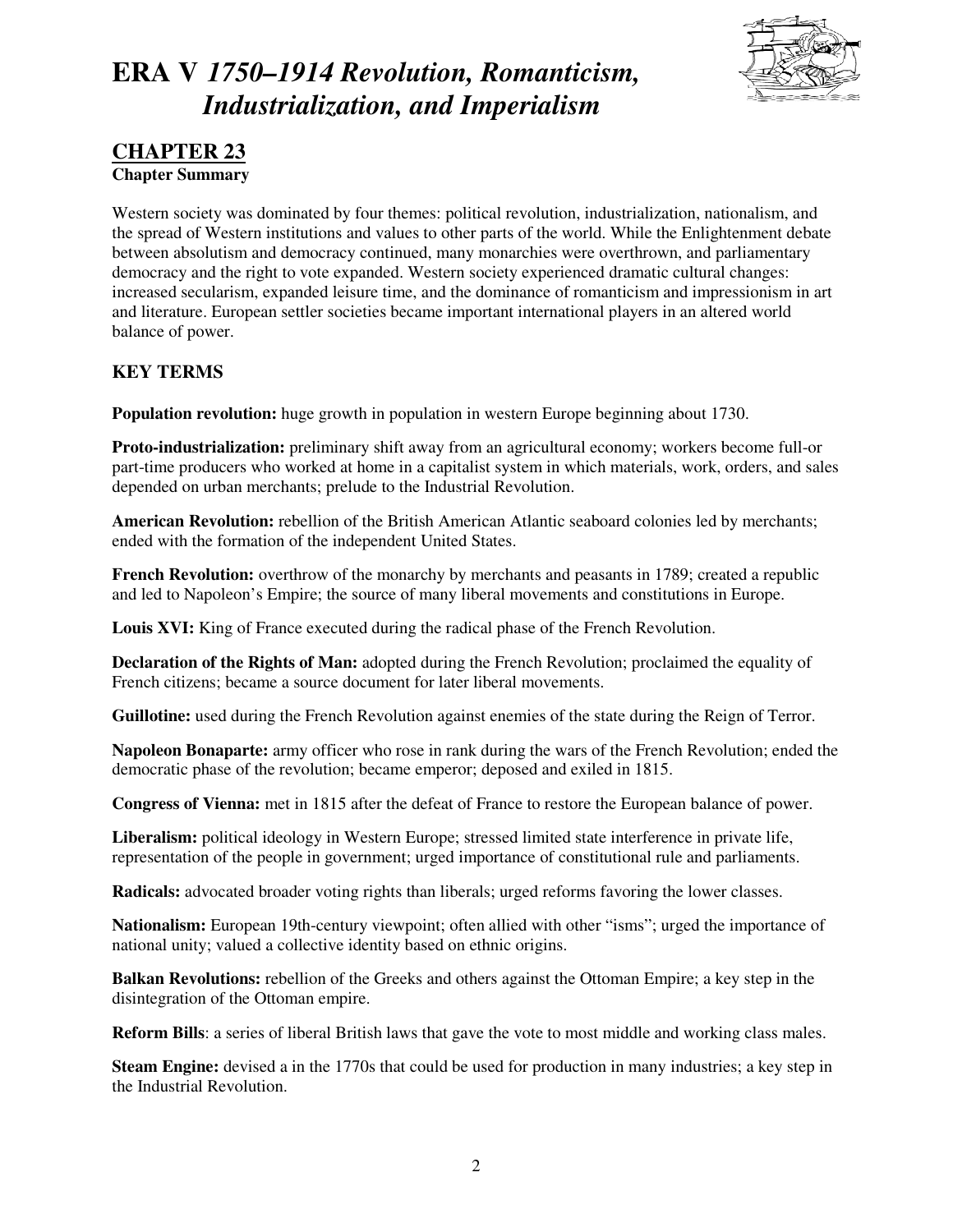

**Factory system:** concentration of production at a single site during the Industrial Revolution; involved greater organization of labor and increased discipline.

**Revolutions of 1848:** radical and liberal movements within several European nations (Italy, Germany, Austria, Hungary, France); after temporary success most were suppressed.

**Benjamin Disraeli:** British politician; granted the vote to working-class males; an example of conservative politician keeping stability through liberal reform.

**Camillo di Cavour:** architect of Italian unification in 1858; an example of conservative politician keeping stability through liberal reform.

**Otto von Bismarck:** architect of German unification under the Prussian king in 1871; an example of conservative politician keeping stability through liberal reform.

**American Civil War (1861–1865):** fought to prevent secession of the southern states; the first war to incorporate the products and techniques of the Industrial Revolution; resulted in the abolition of slavery and the reunification of the United States.

**Social question:** issues relating to workers and women, in western Europe during the Industrial Revolution; became more critical than constitutional issues after establishment of working class.

**Socialism:** political ideology following industrialization; attacked private property in the name of equality; wanted government intervention in the economy and an end to capitalist exploitation of the working class. Formalized by Karl Marx.

**Karl Marx:** German socialist who saw history as a class struggle between groups out of power and those controlling the means of production; preached inevitability of social revolution.

**Revisionism:** socialist thought that disagreed with Marx's formulation; believed that social and economic progress could be achieved through existing political institutions.

**Feminism:** sought legal and economic gains for women, among them equal access to professions and higher education; came to concentrate on the right to vote; won initial support from middle-class women.

**Mass leisure culture:** an aspect of the later Industrial Revolution; decreased time at work and offered opportunities for new forms of leisure time, such as vacation trips and team sports.

**Louis Pasteur:** discoverer of germs and of the purifying process named after him.

**Charles Darwin:** biologist who developed the theory of evolution of the species; argued that all living forms evolved through the successful ability to adapt in a struggle for survival.

**Albert Einstein:** formulated mathematical theories to explain the behavior of planetary motion and the movement of electrical particles; about 1900 issued the theory of relativity.

**Sigmund Freud:** Viennese physician who developed theories of the workings of the human unconscious; argued that behavior is determined by impulses.

**Romanticism:** 19th-century western European artistic and literary movement; held that emotion and impression, not reason, were the keys to the mysteries of human experience and nature; sought to portray passions, not calm reflection, and emphasized the importance of the individual in history ("heroism").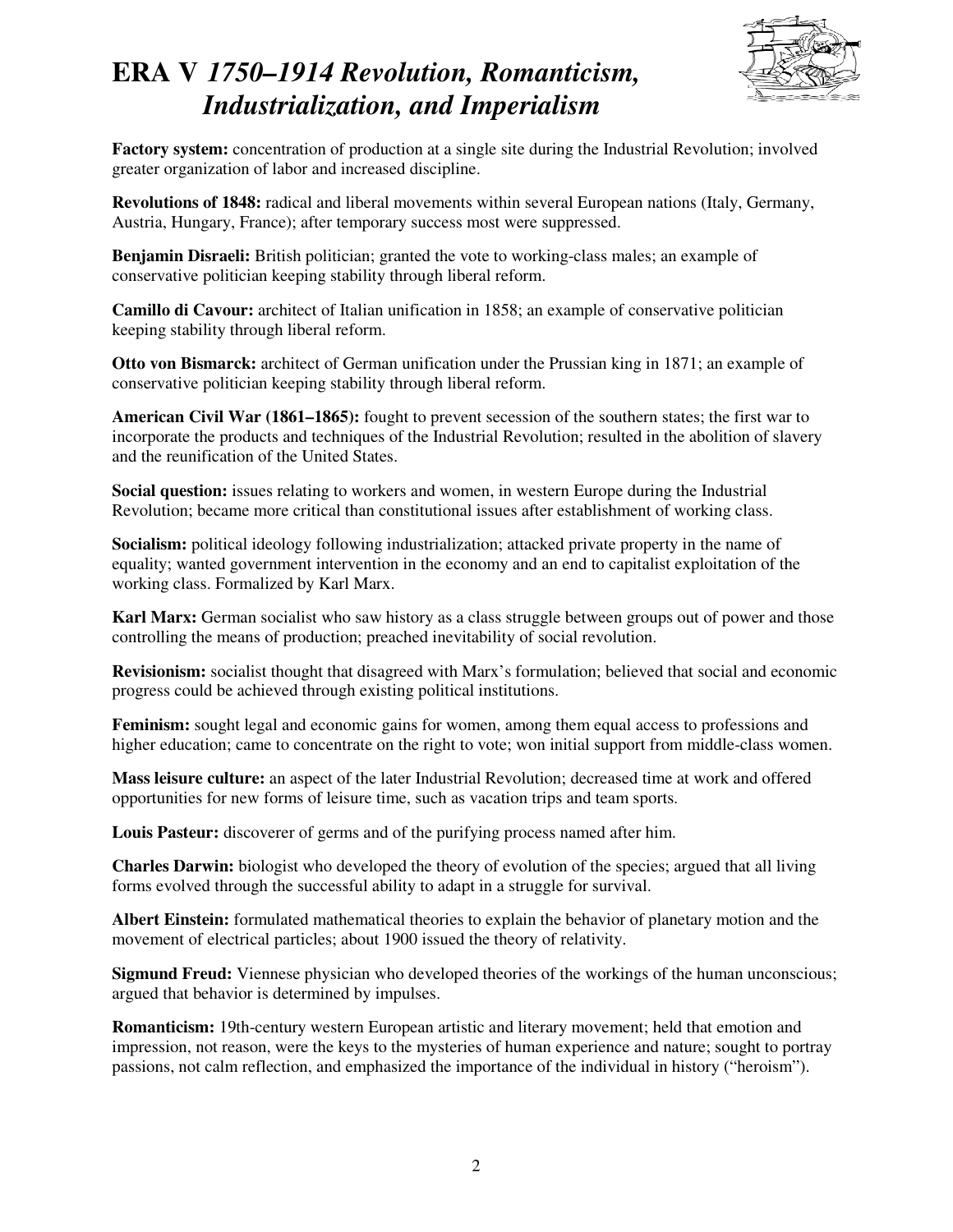

### **OBJECTIVES**

**1. What were the Triggers for Change in the Age of Revolution?** 

The Enlightenment, Scientific, and Commercial Revolutions fostered enthusiasm for innovation and faith in progress. Innovations in Great Britain inaugurated the Industrial Revolution. Several factors led to change. European experience in the world economy drove manufacturers to speed up production, while governments encouraged commerce through a number of institutions. Population growth in Europe led to a ready supply of labor.

### **2. What were the Big Changes?**

-Increased power of merchant ('middle') class and establishment of working (proletariat) class; strengthening of national identification.

-Overthrow of traditional monarchy and establishment of parliamentary and constitutional governments; debate over liberalization and the social question.

- Building of railroads and canals to facilitate trade. Expansion of Western influence and control through Imperialism: settler and trading colonies.

-Leisure society dominated by Romanticism.

-Industrialization occurred over several decades driven by the invention of steam power driven by private companies and government encouragement.

### **3. Compare the causes of the American and French Revolutions.**

The American Revolution was a middle class revolt against perceived unfair taxation without representation by the British monarchy. The French Revolution was a merchant and peasant revolt against an outdated aristocratic society that placed huge financial burdens on the middle class. The American Revolution's success fueled the French Revolution, which spread liberal ideas across Europe.

#### **4. Describe the lasting reforms of the French Revolution.**  A written legal code, voting rights, meritocracy, equality under the law, and nationalism.

**5. Trace new political movements that emerged in the aftermath of the French Revolution.** 

The rise of conservatism (resistance to democracy), liberalism (moderate reform), and radicalism (universal voting rights and equality).

**6. Discuss the influence of revolutions in reconstructing the map of Europe, and how that affected European diplomacy.**

New states in Greece, Belgium, Italy, and Germany. Economic and colonial competition required international congresses (Vienna, Berlin) to maintain power balances and prevent global war.

### **7. Trace the changes that led to industrialization.**

Rural overpopulation, steam power, and the factory system were at the heart of the Industrial Revolution, but the changes that resulted were more far-reaching.

### **8. Describe the changes in social organization that industrialization created.**

Fundamental change came in the balance between rural and urban living, with the number of workers in manufacturing outstripping those in agriculture for the first time in world history. Two groups of changes can be discerned. First, daily life was transformed, beginning with profound changes in the work day. As work changed, family dynamics changed. Politics were affected by the growing proletariat, as well as Enlightenment ideas and nationalism. Second, the consequences of industrialization spread worldwide. Some world areas began to industrialize, while many others became suppliers of cheap goods to the industrial world. Latin America, Africa, East, South, and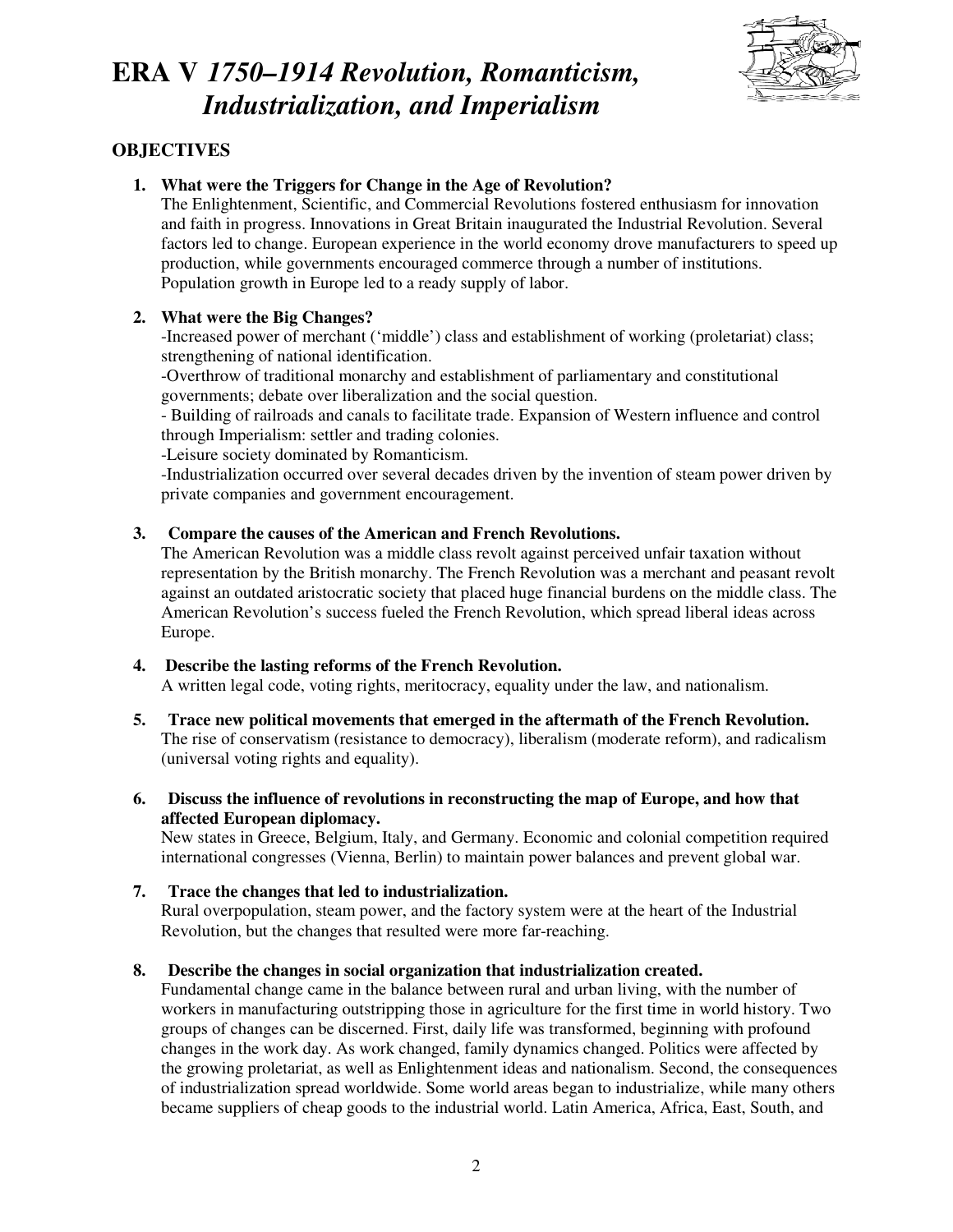

Southeast Asia are examples, supplying foodstuffs like coffee and raw materials like copper and cotton to fuel industrialization elsewhere. Moreover, Europeans moved into new areas, looking for opportunities to control low-cost sources of goods. Slavery and serfdom were ended in most world areas. Lastly, intensification of production led to an increase in human impact on the environment. Social changes also influenced revolutionary ideas. By 1850, a new class structure was in place. Aristocrats declined in power as social structure became based on wealth. Middle-class property owners now were pitted against a working class. The rise of socialism changed political conditions.

#### **9. Identify the links between industrialization and revolution.**

All Western governments participated in some way in the processes of the Industrial Revolution. Lower-class groups began to turn to their governments to compensate for industrial change. Social revolts followed in the 1840s when governments proved unresponsive. Urban factory workers pressed for social reform, and women agitated for equal rights. Adherents sought liberal constitutions, social reforms. Ethnic groups demanded unity or increased autonomy. The failure of these revolutions actually led to the realization that more gradual methods were needed.

#### **10. Discuss how the Industrial Revolution changed the social structure and political alignment of the West.**

Before industrialization, Europe had a social order based on the peasantry and other workers, the aristocracy and those with political power, and the church. With industrialization the aristocracy and church remained, but with diminished power. Social status became based on wealth, and importance went to those associated with capital and the industrial economy. The political world reflected the change. Liberals sought to gain political power constant with the economic power of the middle classes; they wanted limited, constitutional government. Radicals and socialists aimed at extending power to the working classes: both wanted an extension of voting rights, while socialists wanted control of the economy. All political groups were manipulated by conservative politicians, often through the use of nationalism. Bismarck, for example, offered political reforms in return for social stability and national power. The West was able to acquire hegemony—through colonization or economic dependence—over most other world civilizations.

#### **11. Trace the increase of government functions in response to the "social question."**

The social question involved issues relating to workers and women in Western Europe during the Industrial Revolution; it became more critical than constitutional issues after 1870. Governments in this era became more responsive to these movements.

#### **12. Describe the divergence of science and the arts in the period after 1850.**

Both science and the arts diverged as the new art style of Romanticism and the scientific disciplines warred with each other. Many believed the two were too closely related, which caused tensions and debates among followers. The Industrial Revolution brought great changes to the Western economy and society. Major technological innovations intensified international commercial contacts. Industrialism was not confined to the economic world, but affected art in many ways. Romanticism emphasized emotion and heroic struggle; Impressionism turned to natural subjects. Moreover, international exchange influenced artistic movements.

**13. Impact on Daily Life: Leisure.** In the industrialized world, leisure became a hindrance to greater productivity, and for the first time a sharp line was drawn between work and play. Yet, new sports came into being at the same time. Leisure itself was commercialized, as the travel industry emerged. The leisure activities of the West spread to nonindustrialized areas.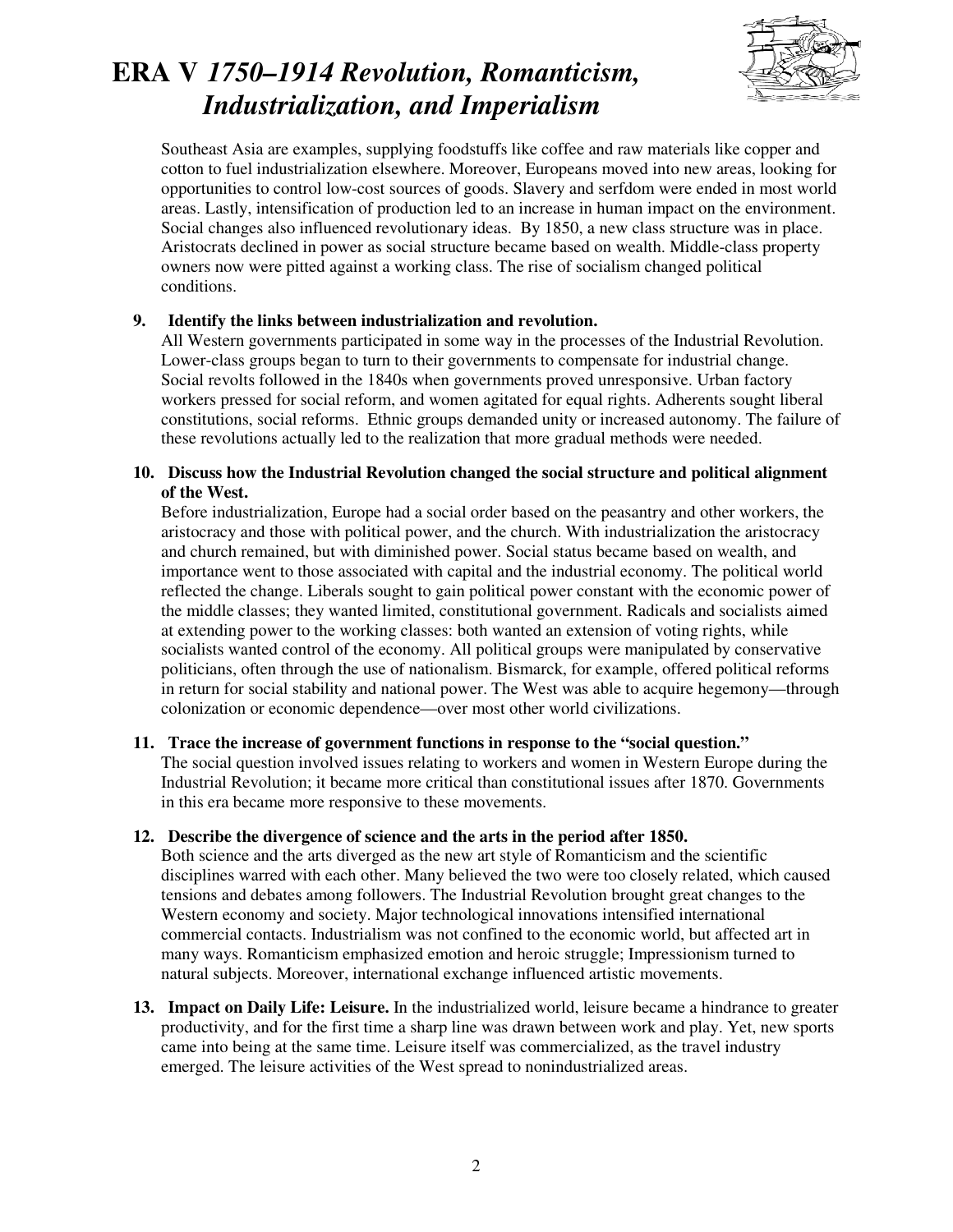

**Chapter Outline I. The Age of Revolution**  Optimism Against All Odds Marquis of Condorcet *Progress of the Human Mind*  A. Forces of Change Enlightenment Commercialization Population growth B. The American Revolution 1775, outbreak of the American Revolutioin French aid 1789, new constitution C. Crisis in France in 1789 Enlightenment influenced 1789, Louis XVI called parliament Assembly *Declaration of the Rights of Man and the Citizen* July 14, Bastille attacked Principles serfdom abolished equality for men end to aristocratic privilege church privilege ended elective parliament D. The French Revolution: Radical and Authoritarian Phases Reaction church aristocracy foreign powers Radical shift king executed Reign of Terror Maximilien Robespierrre 1795, replaced by moderate government Napoleon Bonaparte authoritarian supports key principles expansionist Empire most of Europe by 1812 1815, defeated E. A Conservative Settlement and the Revolutionary Legacy Congress of Vienna of 1815 New political movements Liberals constitutional rule protection of freedoms especially middle class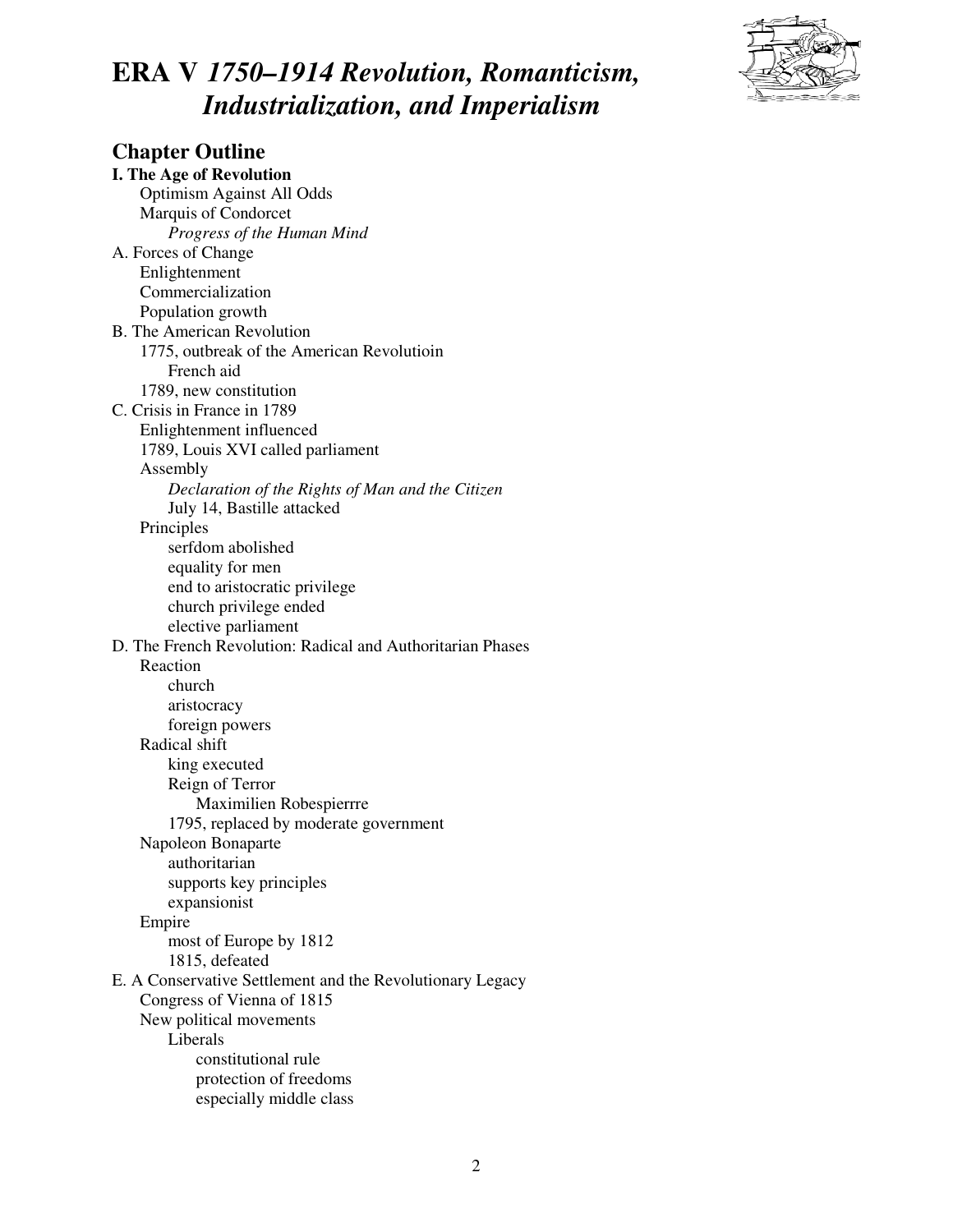

 Radicals extension of voting rights Socialism attacked property rights Nationalists Spread of Revolutions, 1820s, 1830s Greece, Spain, Portugal, France, Italy, Germany, Belgium Extension of male suffrage Britain, United States F. Industrialization and the Revolutions of 1848 Lower classes political action Britain accommodated demands Revolts in Germany, Austria, Hungary France, 1848, monarch overthrown Goals liberal constitutions social reform end of serfdom women's rights ethnic demands **II. The Consolidation of the Industrial Order, 1850–1914**  A. Adjustments to Industrial Life Families birth and death rates down Labor movements Rural cooperatives B. Political Trends and the Rise of New Nations After 1850, leaders learned to adopt change Benjamin Disraeli vote for working-class males, 1867 Camillo di Cavour supports industrialization Otto von Bismarck vote for all adult males Nationalism used **Bismarck**  German Unification, 1871 C. The Social Question and New Government Functions School systems literacy increases Welfare health, old age Social reform became key political issue Socialism Karl Marx parties in Germany, Austria, France, 1880s women gained right to vote in many countries **III. Cultural Transformations** 

#### 2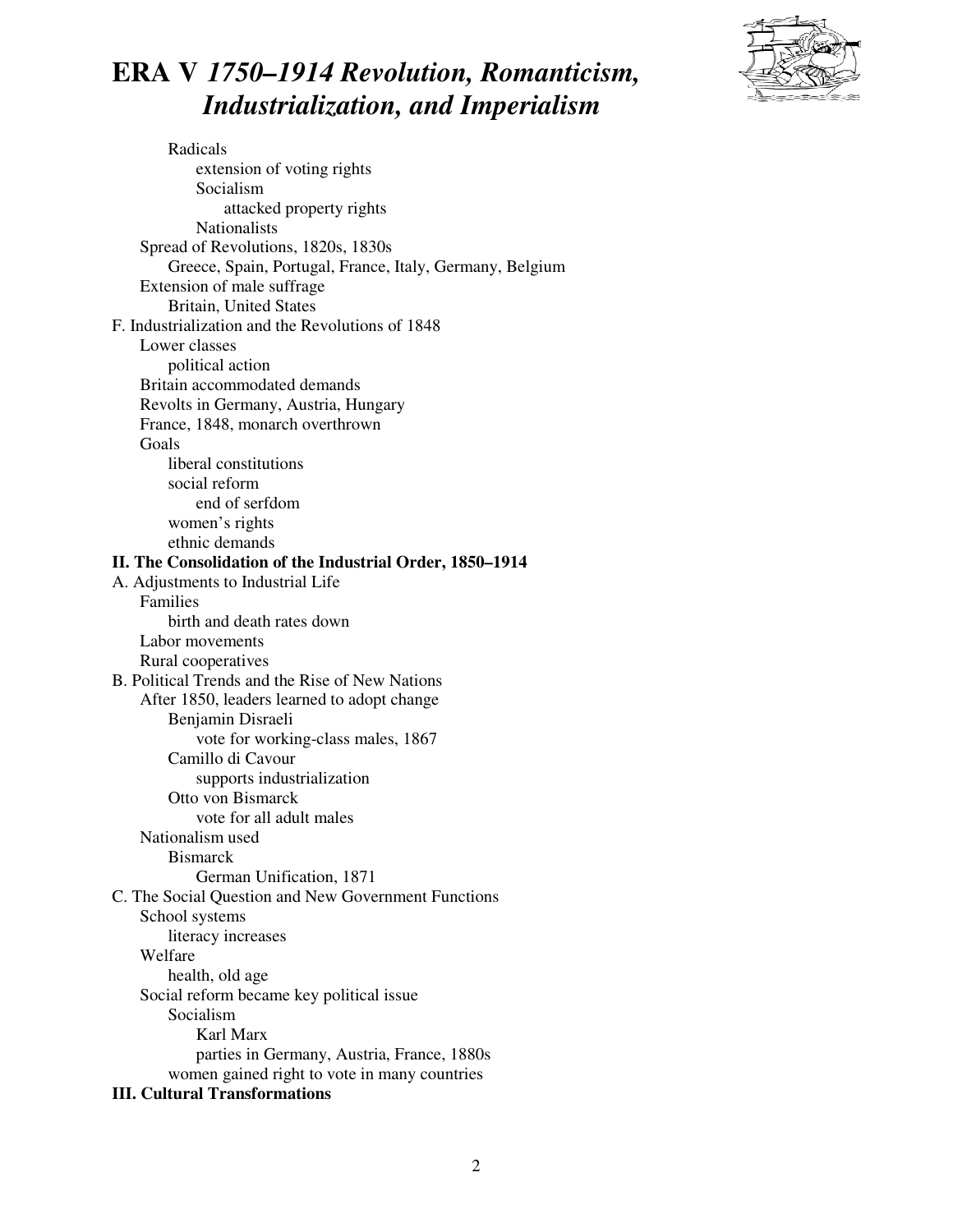

A. Emphasis on Consumption and Leisure Pleasure-seeking more acceptable Consumerism newspapers entertainment vacations Leisure a commodity team sports travel industry B. Advances in Scientific Knowledge Rationalism Darwin evolution Einstein relativity Social Sciences science applied to human life Freud C. New Directions in Artistic Expression Romanticism opposed to rationalism human emotion split between artists and scientists **IV. Western Settler Societies** Industrialization makes west more powerful impact of improved transportation, communication A. Emerging Power of the United States American Civil War, 1861–1865 spurs industrialization B. European Settlements in Canada, Australia, and New Zealand Peopled by immigrants Follow European political, economic, cultural patterns Canada federal system Australia from 1788 gold rush, agricultural development federal system by 1900 New Zealand Maori defeated by 1860s agricultural economy **V. Diplomatic Tensions and World War I** Rise of Germany Bismarck unsettled balance of power European global expansion Latin America independent Africa controlled by Europeans China, Middle East